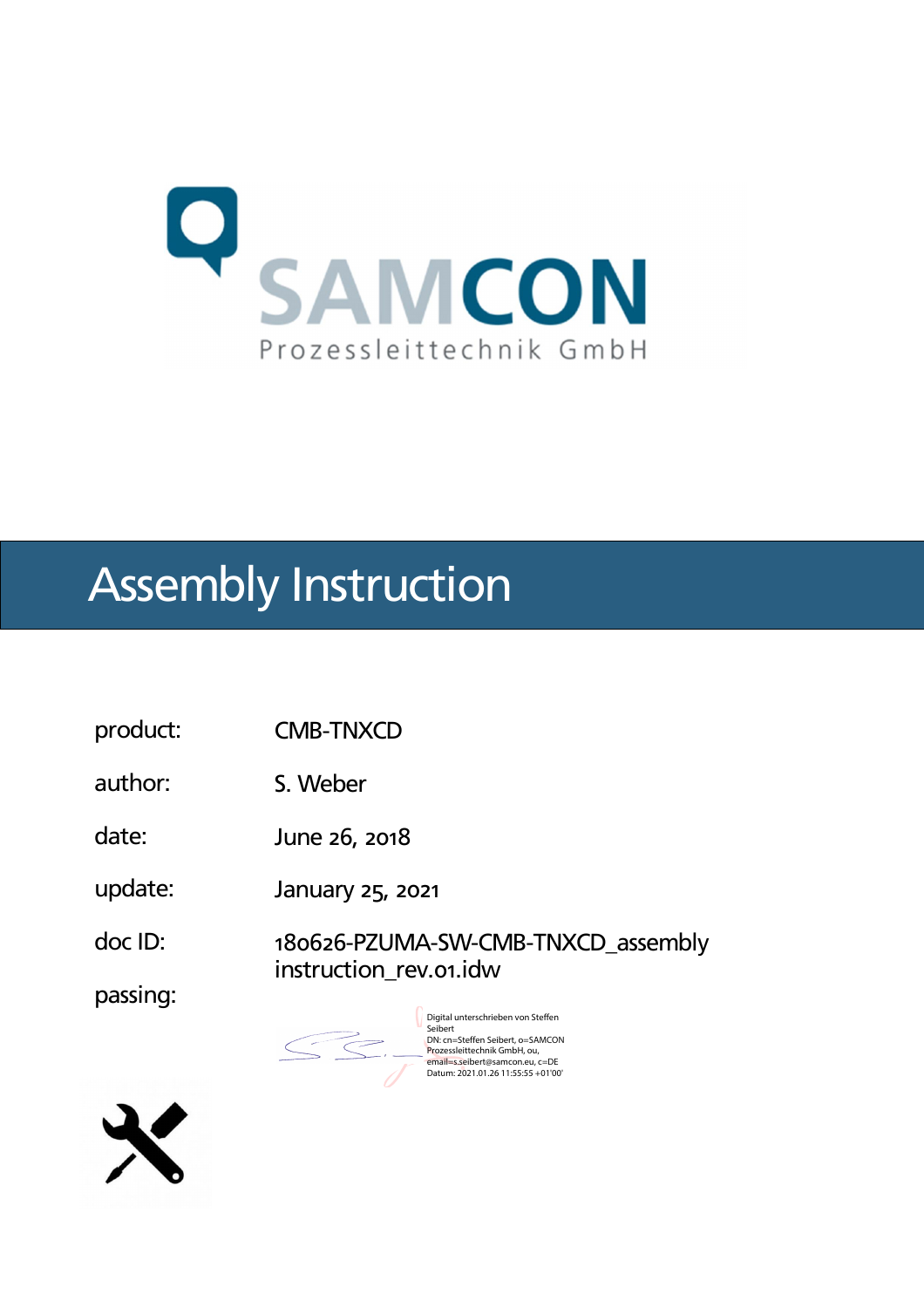

 $\sqrt{ }$ 

Doc. ID: 180626-PZUMA-SW-CMB-TNXCD\_assembly instruction\_rev.01.idw; page 2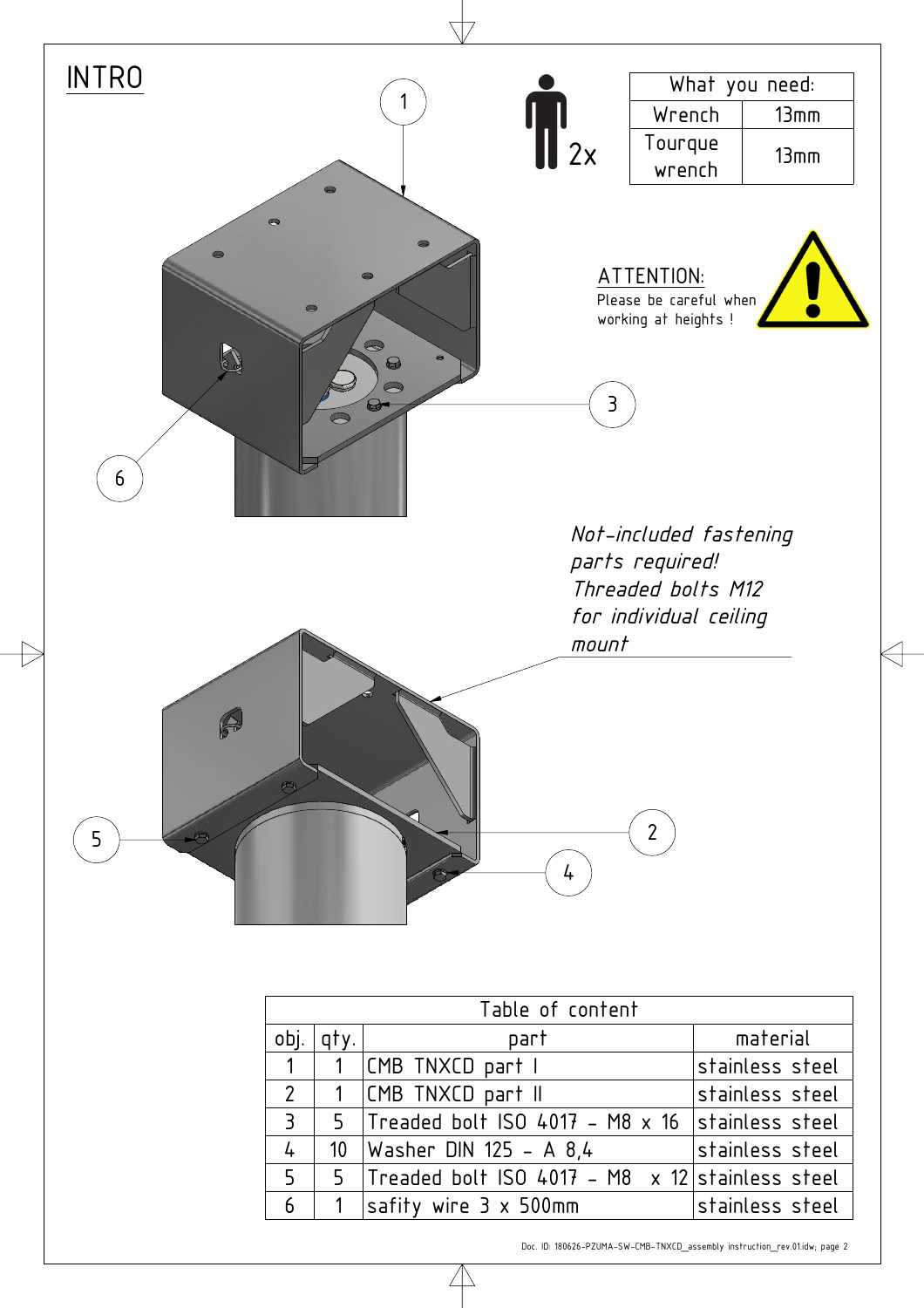

 $\triangle$ 

 $\frac{1}{2}$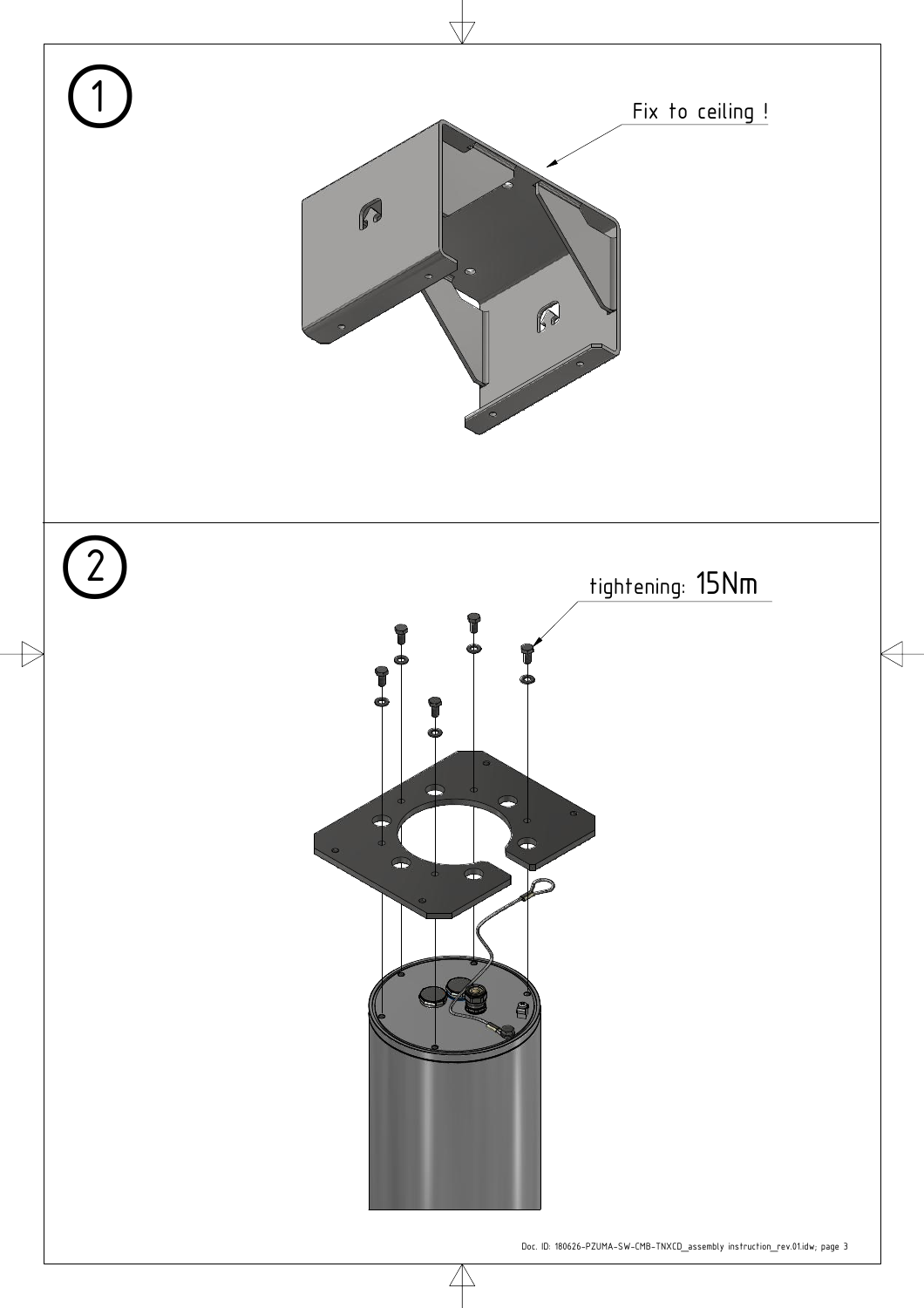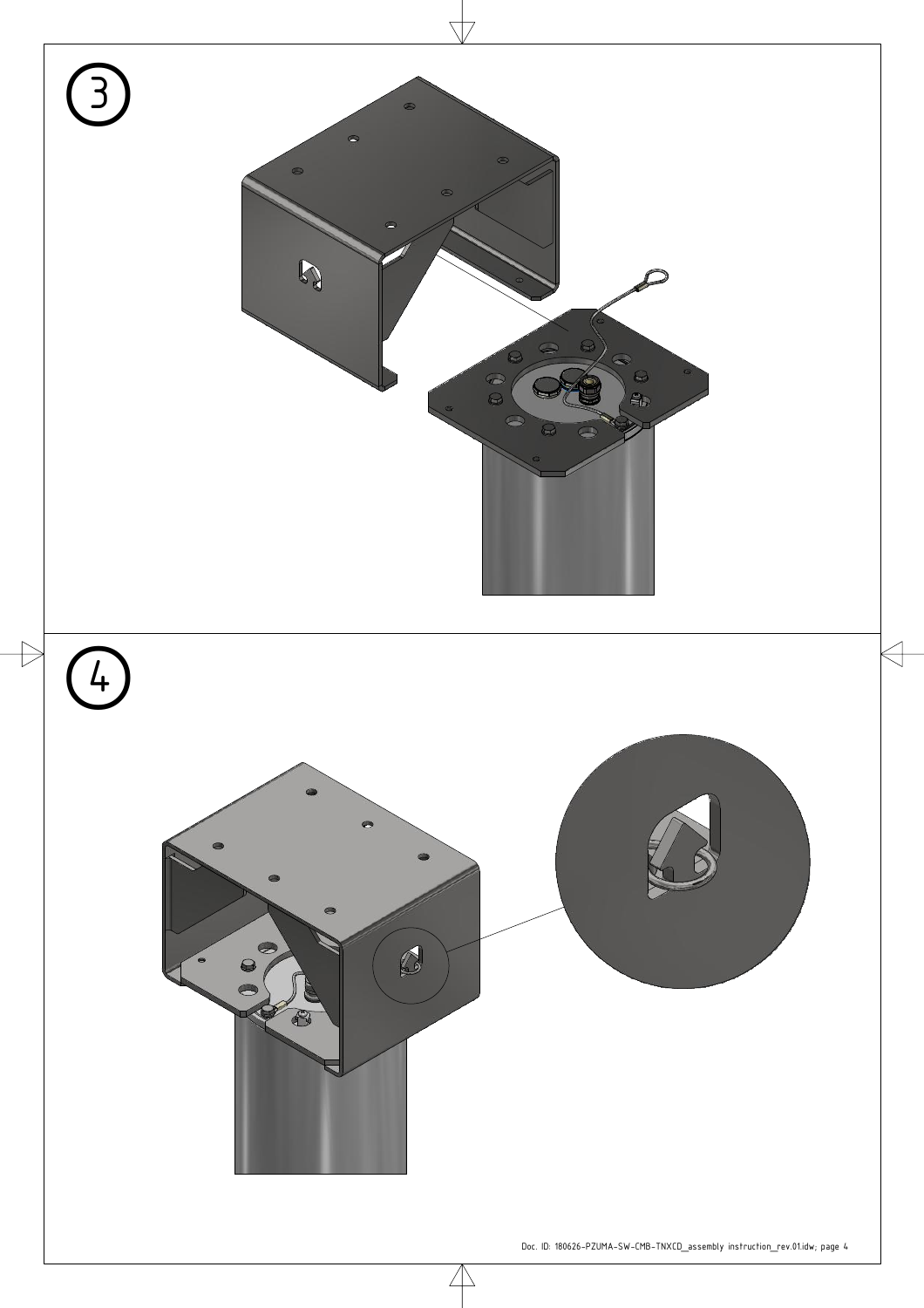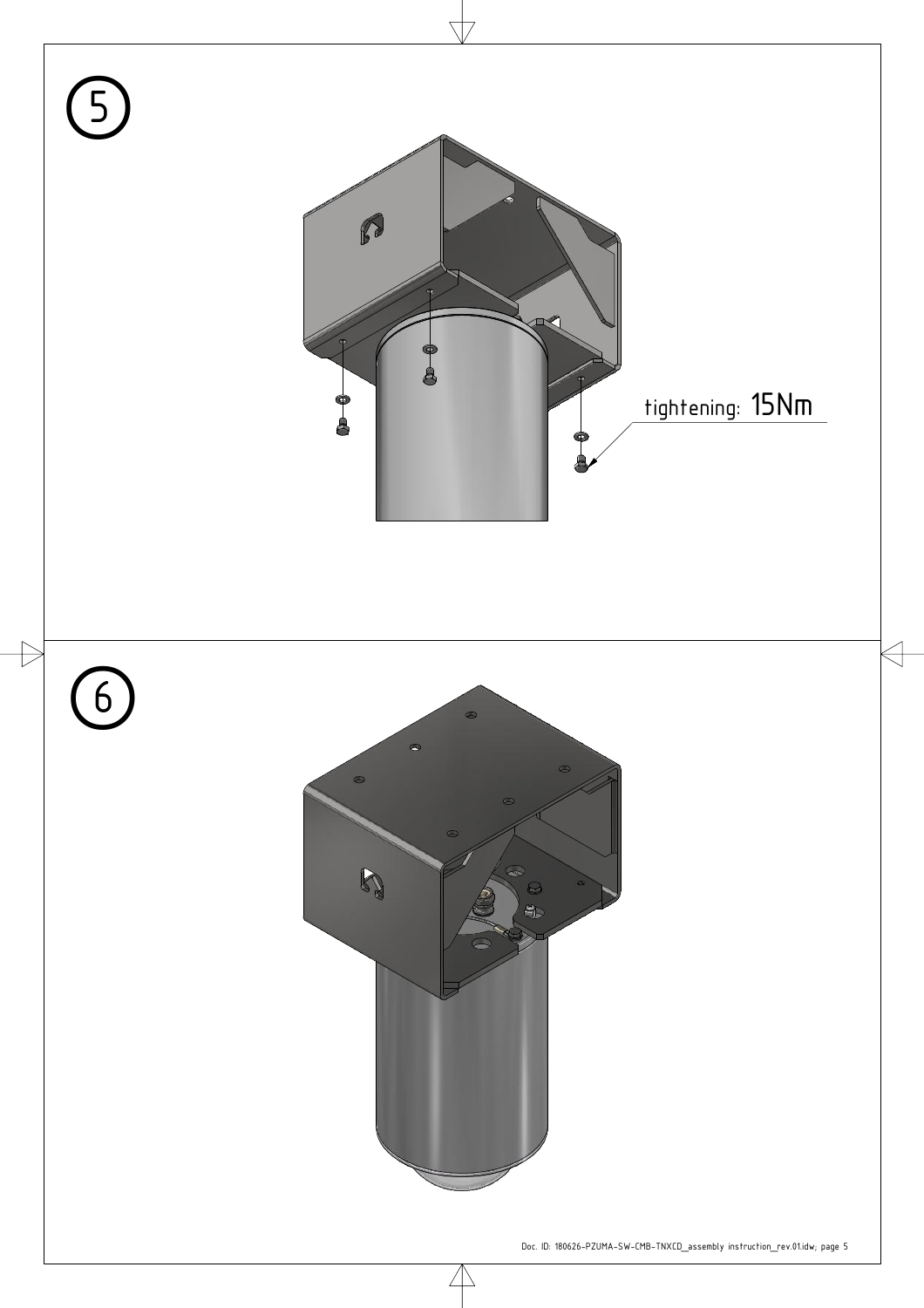

 $\overline{C}$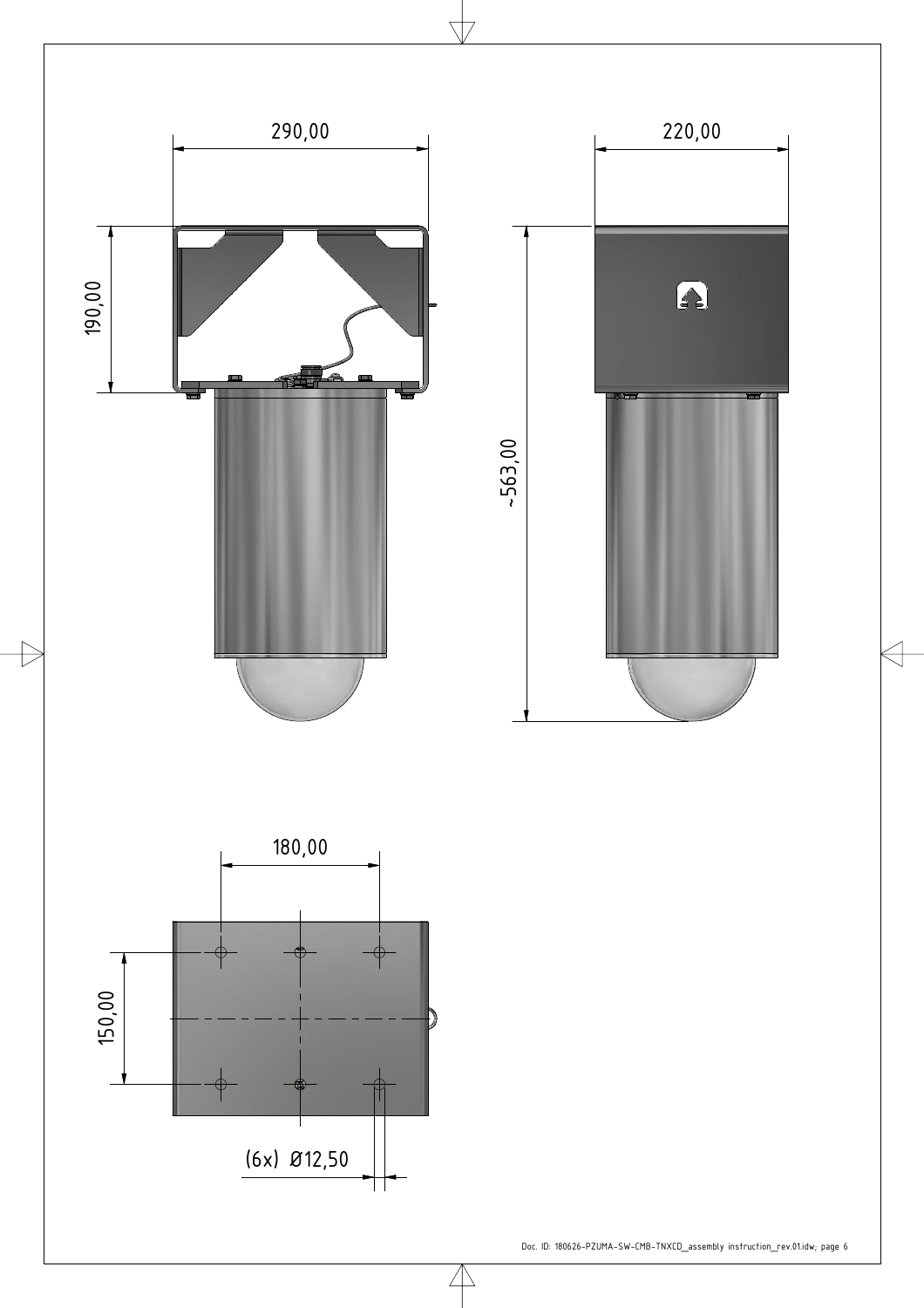Note: For more information see other assambly instructions! ΔŤ.

 $\triangle$